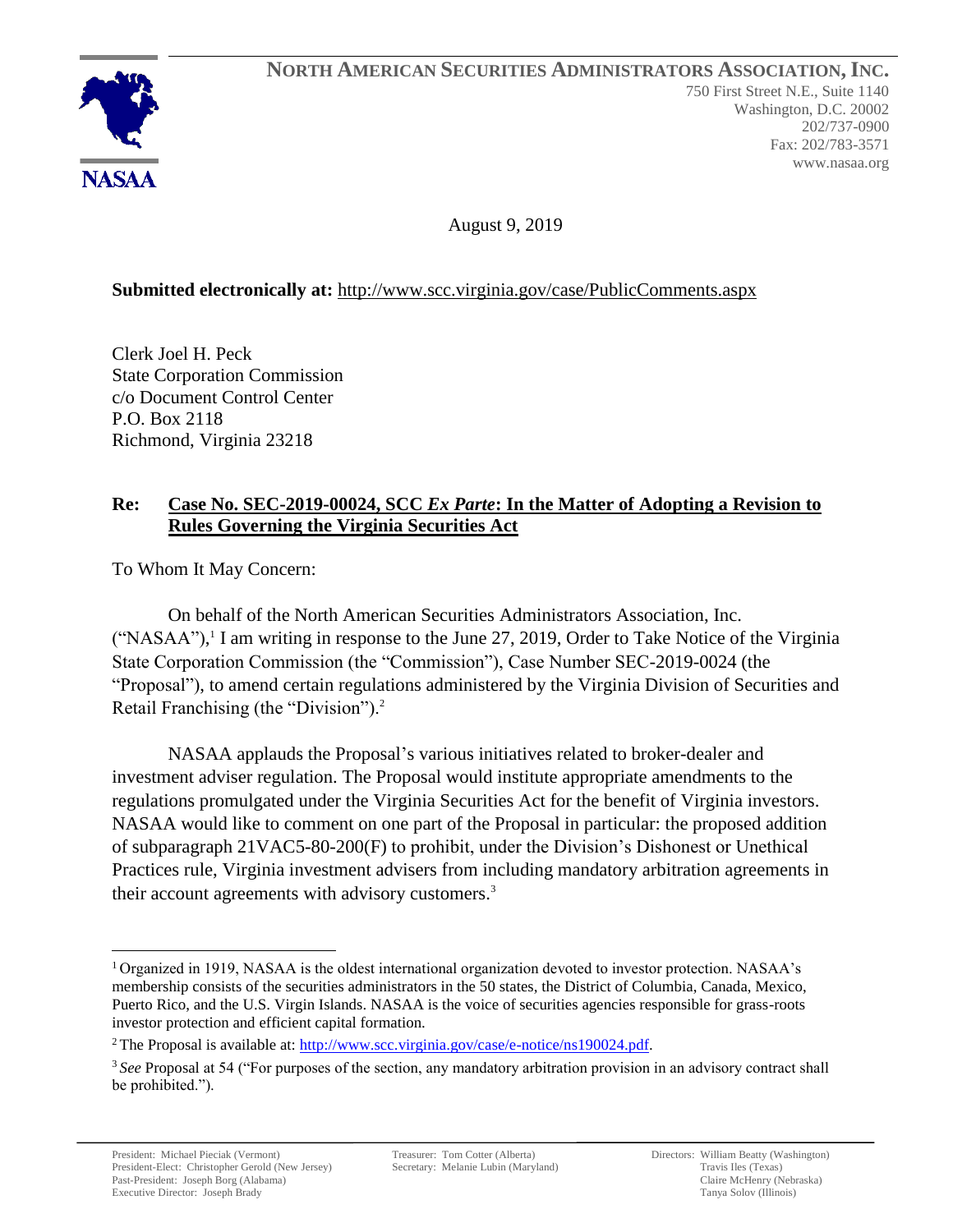Clerk Joel H. Peck August 9, 2019 Page 2 of 3

NASAA has long supported efforts to protect the means by which harmed investors can recover losses from broker-dealers or investment advisers who harm them. This includes advocating for investor choice in dispute resolution forums.<sup>4</sup> Forced arbitration at the demand of an investment adviser is inimical to the basic fiduciary nature of an investment advisory relationship.

Investors' perception that the securities industry enjoys a material advantage in arbitration is supported by hard evidence. In 2015, the federal Consumer Financial Protection Bureau ("CFPB") issued a report of its extensive survey of mandatory customer arbitration agreements in the issuance of credit cards and consumer financial products.<sup>5</sup> The CFPB's 700+ page report found retail customers are generally unaware of the existence of mandatory arbitration agreements, ignorant of the potentially serious implications of these provisions, and that to the extent mandatory arbitration generates any net efficiencies versus litigation, these savings inure to the benefit of financial services companies.<sup>6</sup> Most importantly, though, the CFPB's report confirms that arbitration through commonly recognized venues (such as AAA or JAMS) is not comparable to litigation in court: arbitrators are not required to follow the law, the mechanisms for discovery are limited, and arbitrators' decisions generally are unwritten and unreviewable in court.<sup>7</sup> The broad conclusion that mandatory arbitration unfairly favors the financial services industry is supported by other studies. For example, the Economic Policy Institute found, in researching mandatory arbitration clauses in employment agreements, that these provisions discourage employees from bringing claims and that "arbitration claims are less likely to succeed than claims brought to court, and, when damages are awarded, they are likely to be significantly smaller than court-awarded damages."<sup>8</sup>

Mandatory arbitration agreements in investment adviser contracts are also contrary to the extensive regulatory oversight of investment advisers. Federal and state securities laws routinely include anti-waiver provisions that render null and void any private contract terms that would

<sup>4</sup> *See*, *e.g.*, Letter from NASAA President Mike Rothman to Hon. Keith Ellison (Jan. 30, 2017), *available at*  [http://www.nasaa.org/wp-content/uploads/2013/10/NASAA-letter-to-Rep.-Keith-Ellison-Re-Investor-Choice-Act](http://www.nasaa.org/wp-content/uploads/2013/10/NASAA-letter-to-Rep.-Keith-Ellison-Re-Investor-Choice-Act-of-2017.pdf)[of-2017.pdf;](http://www.nasaa.org/wp-content/uploads/2013/10/NASAA-letter-to-Rep.-Keith-Ellison-Re-Investor-Choice-Act-of-2017.pdf) Letter from NASAA President William Beatty to Hon. Keith Ellison (Feb. 26, 2015), *available at* [http://www.nasaa.org/wp-content/uploads/2015/02/NASAA-Letter-in-Support-of-Investor-Choice-Act-of-2015-](http://www.nasaa.org/wp-content/uploads/2015/02/NASAA-Letter-in-Support-of-Investor-Choice-Act-of-2015-FINAL-2-26-2015.pdf) [FINAL-2-26-2015.pdf.](http://www.nasaa.org/wp-content/uploads/2015/02/NASAA-Letter-in-Support-of-Investor-Choice-Act-of-2015-FINAL-2-26-2015.pdf) The Proposal's underlying policy aims raise similar concerns for NASAA as do restricting investor choice for broker-dealer customers and investment adviser clients.

<sup>5</sup> *See* Report to Congress Pursuant to Dodd-Frank Wall Street Reform and Consumer Protection Act §1028(a), Consumer Financial Protection Bureau, March 2015, *available at* 

[https://files.consumerfinance.gov/f/201503\\_cfpb\\_arbitration-study-report-to-congress-2015.pdf.](https://files.consumerfinance.gov/f/201503_cfpb_arbitration-study-report-to-congress-2015.pdf)

<sup>6</sup> *See generally id.* 

 $7$  See id., §§ 4.6 – 4.12.

<sup>8</sup> *See* Alexander J.S. Colvin, *The Growing Use of Mandatory Arbitration*, Economic Policy Institute (Apr. 6, 2018), *available at* [https://www.epi.org/publication/the-growing-use-of-mandatory-arbitration-access-to-the-courts-is-now](https://www.epi.org/publication/the-growing-use-of-mandatory-arbitration-access-to-the-courts-is-now-barred-for-more-than-60-million-american-workers/)[barred-for-more-than-60-million-american-workers/.](https://www.epi.org/publication/the-growing-use-of-mandatory-arbitration-access-to-the-courts-is-now-barred-for-more-than-60-million-american-workers/)